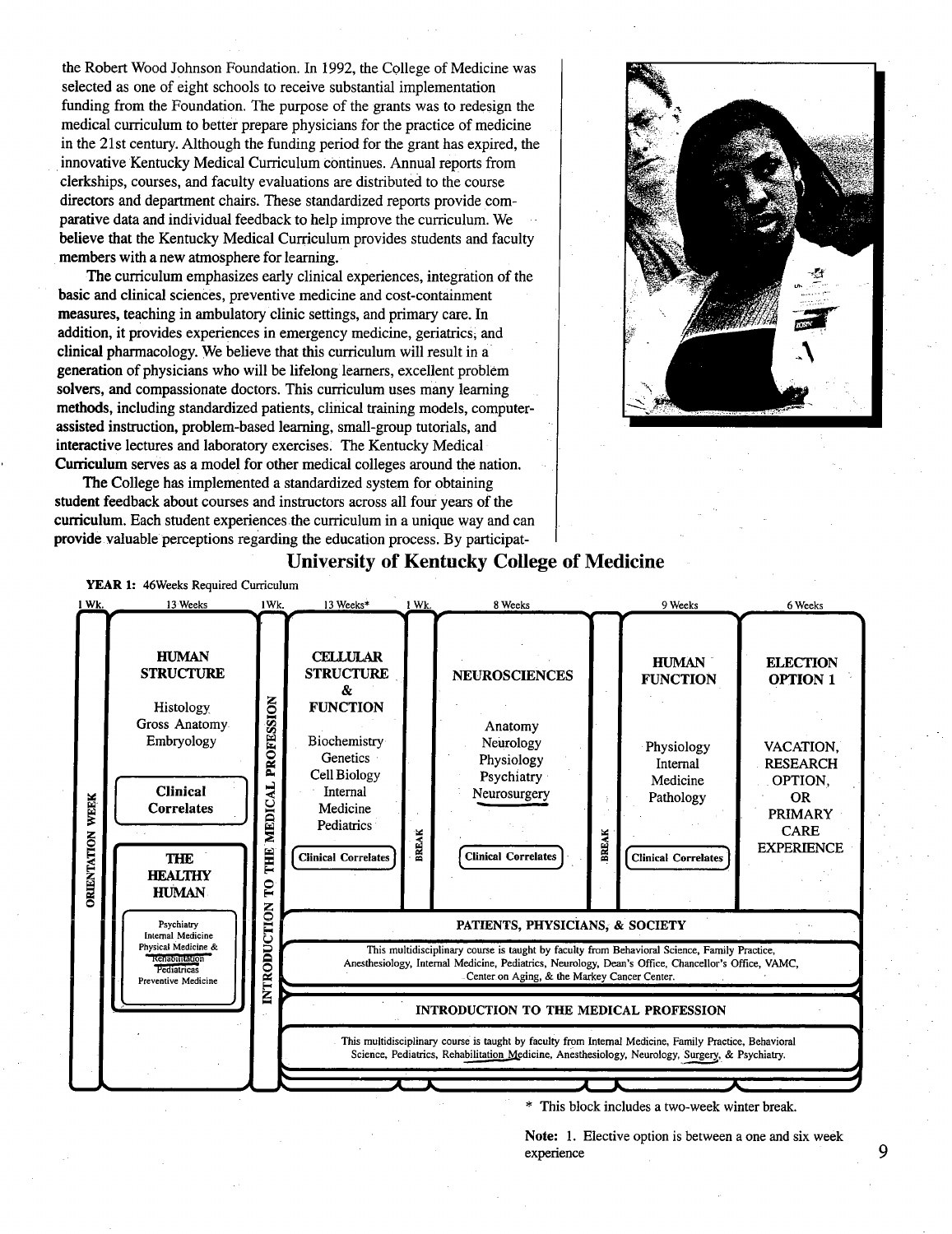

ing in this system, students can assist in continuous improvement of the College's educational offerings.

#### Objectives

The goal of undergraduate education in the College of Medicine is to train physicians who are altruistic, knowledgeable, skillful, and dutiful. Altruistic

Objective: Students shall acquire and apply a core set of principles and practices that place the interests of patients and society above personal, financial, and professional interests.

#### Knowledgeable

Objective: Students shall acquire core knowledge in basic biomedical science that supports and underlies the successful practice of medicine.

Objective: Students shall acquire core knowledge in clinical science necessary for the supervised practice of medicine in a postgraduate training setting.

#### Skillful

Objective: Students shall acquire clinical skills that enable accurate diagnosis and treatment of common diseases.

#### Dutiful

Objective: Students shall develop interpersonal and collaborative skills. commitment to service, and work habits that allow a reliable and attentive approach to clinical, professional, and social responsibilities.

## University of Kentucky College of Medicine





\* This block includes a two-week winter break, and a one-week spring break.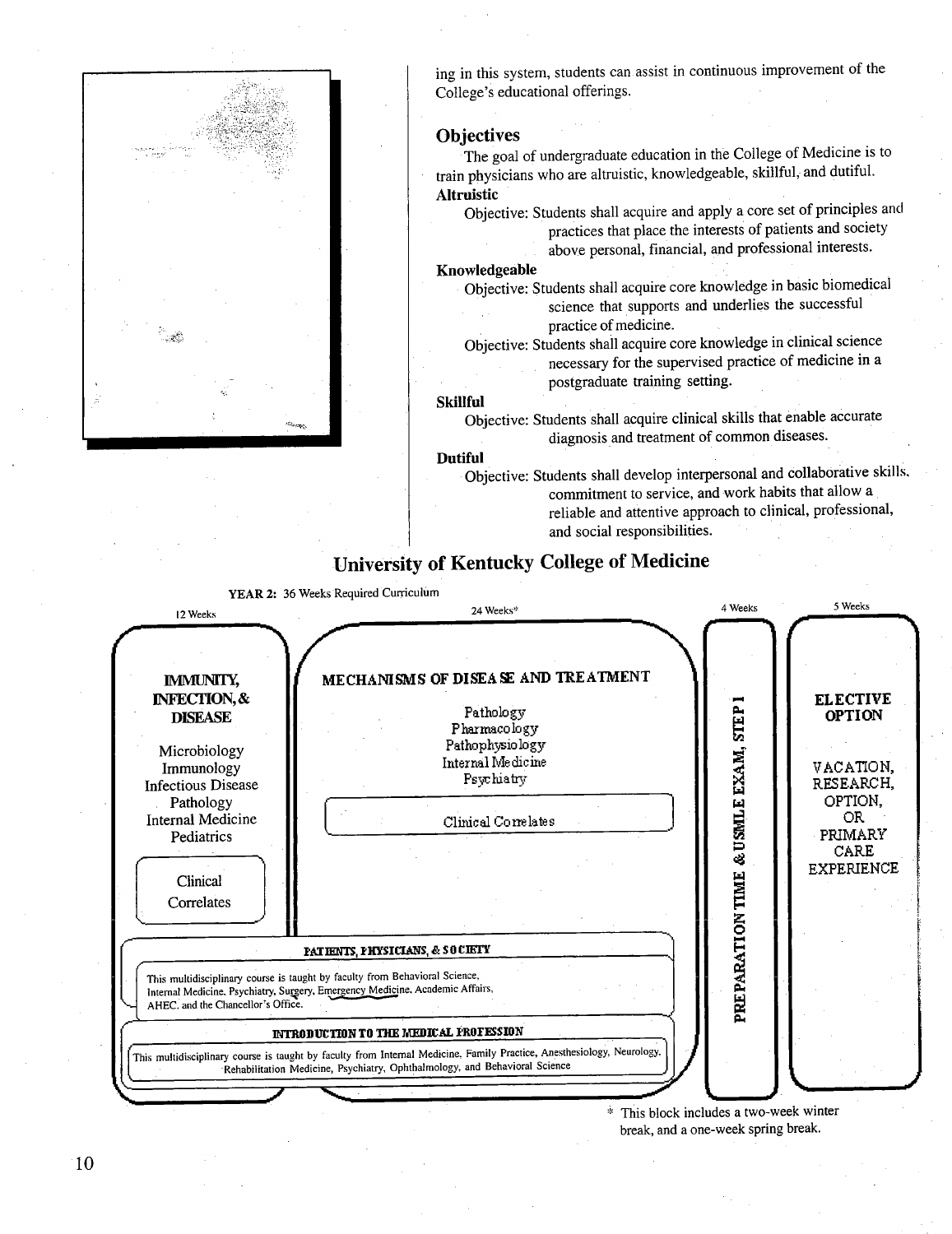### First-and Second-Year Curriculum

The first two years of study introduce students to the technical language, principles, and methods of investigation in the primary disciplines of biomedical science. Normal and abnormal functions of the body as they relate to health and disease are studied. The module block structure of the curriculum provides an intensive, concentrated exposure to each content area. The Kentucky Medical Curriculum includes the following courses which span the first two years of undergraduate medical education:

Introduction to the Medical Profession - This course provides early instruction in eliciting the medical history, performing the physical examination, interpreting laboratory tests, and understanding the process of clinical decision-making focused on principles of evidence-based medicine. Professional behaviors and the patient-physician relationship are emphasized. Course materials are integrated with simultaneous studies (e.g., neurological examination at the time of neurosciences study) when possible.

Physicians, Patients, and Society - This course is taught in problembased learning sessions with a small group of students and a faculty tutor. Focusing on biopsychosocial, ethical, and socioeconomic factors involved in human illness, this course helps students gain insight into the medical cases and situations they will encounter throughout their careers.

## Other courses taught during the first year include the following

Human Structure - Intensive study in gross and microscopic anatomy





## University of Kentucky College of Medicine

Note: 2. Two four-week rotations taken in Lexington, and one four-week rotation taken at an AHEC site.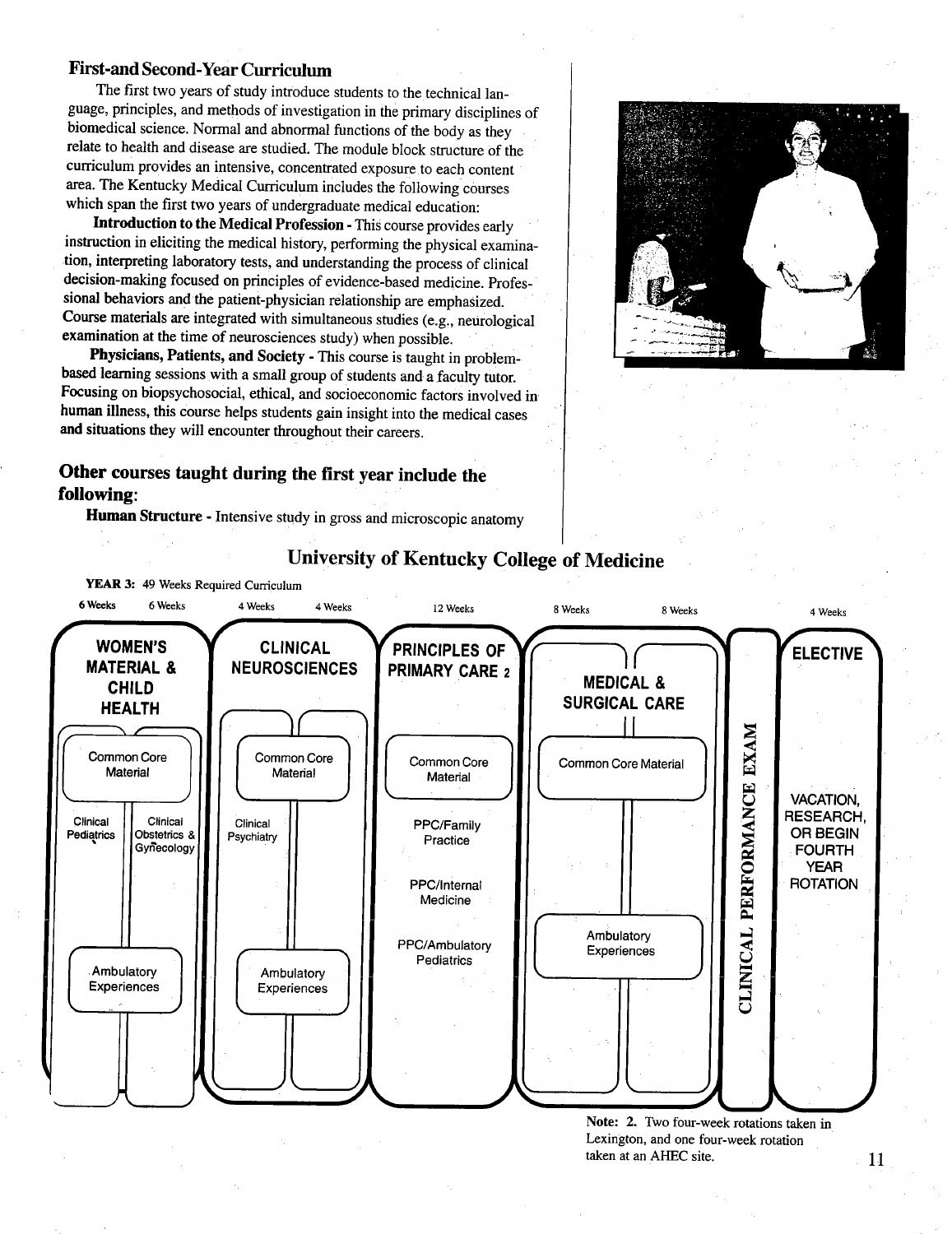

is integrated with embryology. The course uses human cadavers, both prosected and dissected materials, computer programs that highlight spatial relationships, radiological materials (CT scans, MR images, X-rays), and other materials for teaching. Clinical correlations and palpation exercises stress the medical application of the information.

Healthy Human - This course, taught two afternoons each week along with the Human Structure courses, presents the stages of human development from prenatal life to death. It focuses on health promotion and disease prevention for each stage of human existence. The study of good health promotion also includes addressing issues of health maintenance for medical students and physicians.

Cellular Structure and Function - These courses focus on the basics of human biochemistry and genetics. The biochemistry and genetic inheritance involved in a variety of human diseases is studied. For example, glycogen metabolism and its disorders, the genetics of those disorders, and clinical examples of glycogen storage diseases are studied in an integrated fashion. Clinical correlation sessions allow students to learn from physicians treating these illnesses in practice and from the patients and families who experience these illnesses.

Neurosciences - This interdisciplinary course, including neuroanatomy, neurochemistry, neurophysiology, neurology, ophthalmology, neurosurgery, etc., describes how the nervous

# University of Kentucky College of Medicine

YEAR 4 33 Weeks Required Curriculum - The clerkship sequence is variable except for the two fixed blocks and interviewing break

| 4 Weeks*                                                                                              | 4 Weeks                                                                                                                       | 4 Weeks                                                                                    | 2 Wks                       | 4 Weeks                                     | 4 Weeks         | 4 Weeks         | 4Weeks                                                                                                                                                      | 4 Weeks         | 1 Week                                              |                                                                 |                                                                |
|-------------------------------------------------------------------------------------------------------|-------------------------------------------------------------------------------------------------------------------------------|--------------------------------------------------------------------------------------------|-----------------------------|---------------------------------------------|-----------------|-----------------|-------------------------------------------------------------------------------------------------------------------------------------------------------------|-----------------|-----------------------------------------------------|-----------------------------------------------------------------|----------------------------------------------------------------|
| <b>SURGICAL</b><br><b>ACTING</b><br><b>INTERNSHIP</b><br>Surgery<br>OB/GYN<br>Surgery<br>$\mathbf{r}$ | <b>MEDICAL</b><br><b>ACTING</b><br><b>INTERNSHIP</b><br>Internal<br>Medicine<br>Pediatrics<br>Neurology<br>Family<br>Medicine | <b>EMERGENCY</b><br><b>MEDICINE</b><br>Advanced<br>Cardiac<br>Life<br>Support<br>Pathology | <b>BREAK</b><br>NTERVIEWING | I REQUIRED  <br><b>OFFSITE</b><br>SELECTIVE | <b>ELECTIVE</b> | <b>ELECTIVE</b> | <b>ADVANCED</b><br><b>CLINICAL</b><br>PHARMACOLOGY<br>ANESTHESIOLOGY<br>(fixed: block)<br>Pharmacology<br>Intensive Care<br>Anesthesiology<br>Critical Care | <b>ELECTIVE</b> | <b>DEAN'S</b><br><b>COLLOQUIUM</b><br>(Fixed block) | S<br>E<br>'N<br>O<br>R<br>W<br>$\mathbf{E}$<br>E<br>$\mathbf K$ | G<br>R<br>A<br>Ð<br>$\mathbf{U}$<br>А<br>Т<br>O<br>N<br>D<br>Α |

LEGEND:  $*$  This first block is preceded by USMLE Step 2.

c----

 $\epsilon$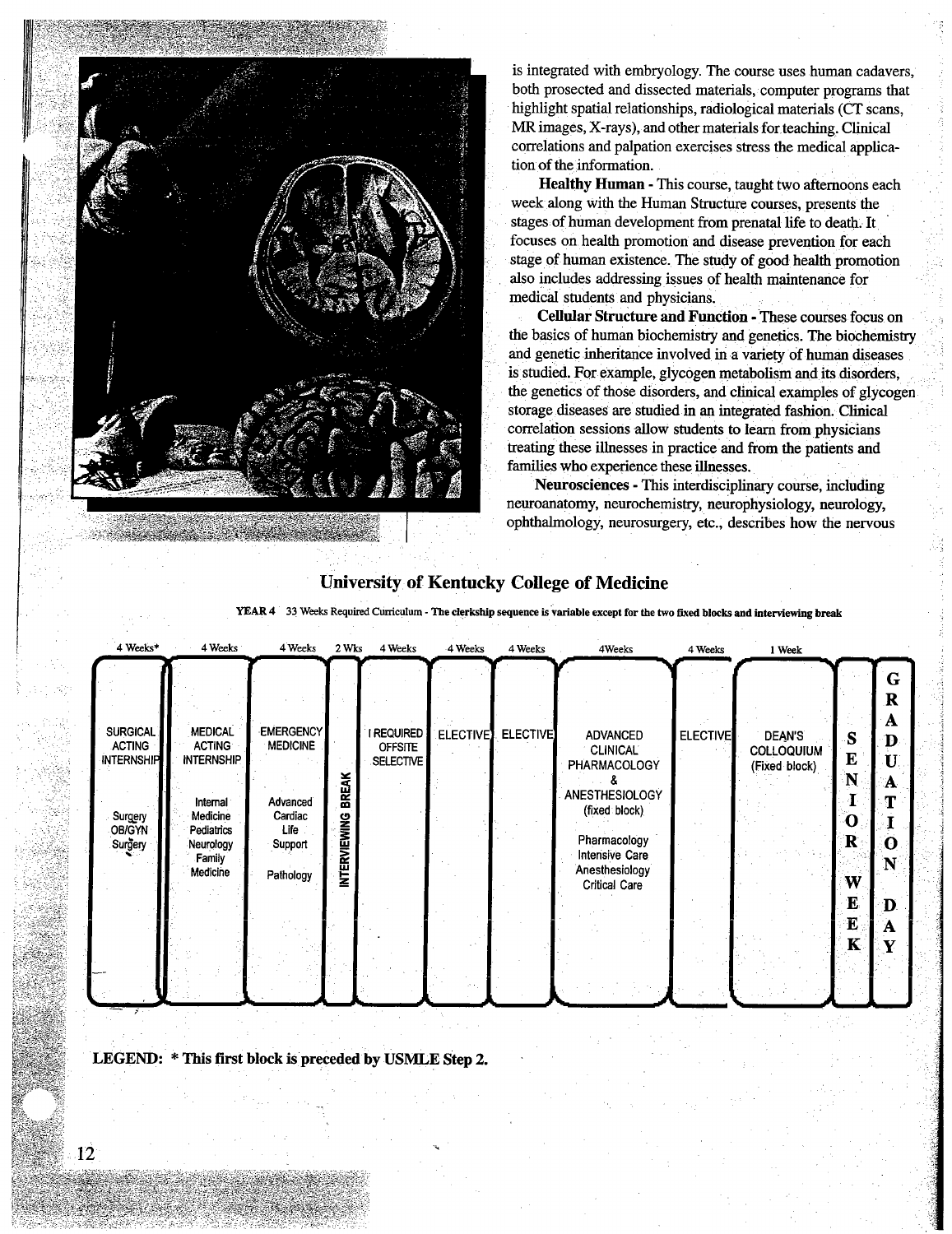## Orthopaedic Surgery Information - UK Medical Students

2004:  $3^{rd}$  Year Student – MD 837 (all faculty)

Ben Callahan David Nickels Kara O'Brien Greg Marta Dusty Moses Jonathan Webb Tim McGhee Susan Lorch Dikran Deragopian Todd Clark Emily Wolff Byars Wells Carol Touma Kyle Belek

Tom Cusick Mohammed Mohiuddin

2004:  $4^{\text{th}}$  Year Student – SUR 851 (all faculty)

Tyler Richmond Brad Barone Justin Kunes (visiting) Shannon Florea Michael Krueger (visiting) Derk Mueller Everett Weiss (visiting Nadine Feistel (visiting)<br>
Matthew Bolier (visiting) Javesh Patel (visiting) Matthew Bolier (visiting) Joshua Gapp (visiting)

2003:  $3^{rd}$  Year Student – MD837 (all faculty)

Shawnte Hall David Hudson Tyler Richmond Michael Harned Melinda Elkins-Smith Shannon Florea Brad Barone Brennan Royalty Todd Philippe Todd Brandt Scott Jenkins<br>
Jason Roberts<br>
Jason Roberts<br>
Hunter Housman Beth Tuggle Ingo Helbig

Hunter Housman

 $2003$ : 4<sup>th</sup> year Student – SUR 851 (all faculty)

MaryAnn Kenneson Trevor Wilkes Michael Lawley (visiting) Ched Crouse Phillip Forno (visiting) John Powell James Gill (visiting) Todd Duncan Brian Kern (visiting) Gregory Rumph Megan May

 $2002$ : 3<sup>rd</sup> year Student – MD 837 (all faculty)

Jarrett Greer Katrina Sandoval Ched Crouse Brandon Smallwood Richard Parks Mary Ann Kenneson Karry Ruedebusch-Wilkes Greg Rumph<br>James Liau Ruedebusch-Wilke Greg Rumph Jeffrey Tuttle Megan May<br>John Powell MarcPhillin John Powell<br>
Kenneth Strum<br>
MarcPhillip Russell<br>
Naniel Robinson  $2002$ :  $4<sup>th</sup> Year Student – SUR851 (all faculty)$ 

**Trevor Wilkes** Daniel Robinson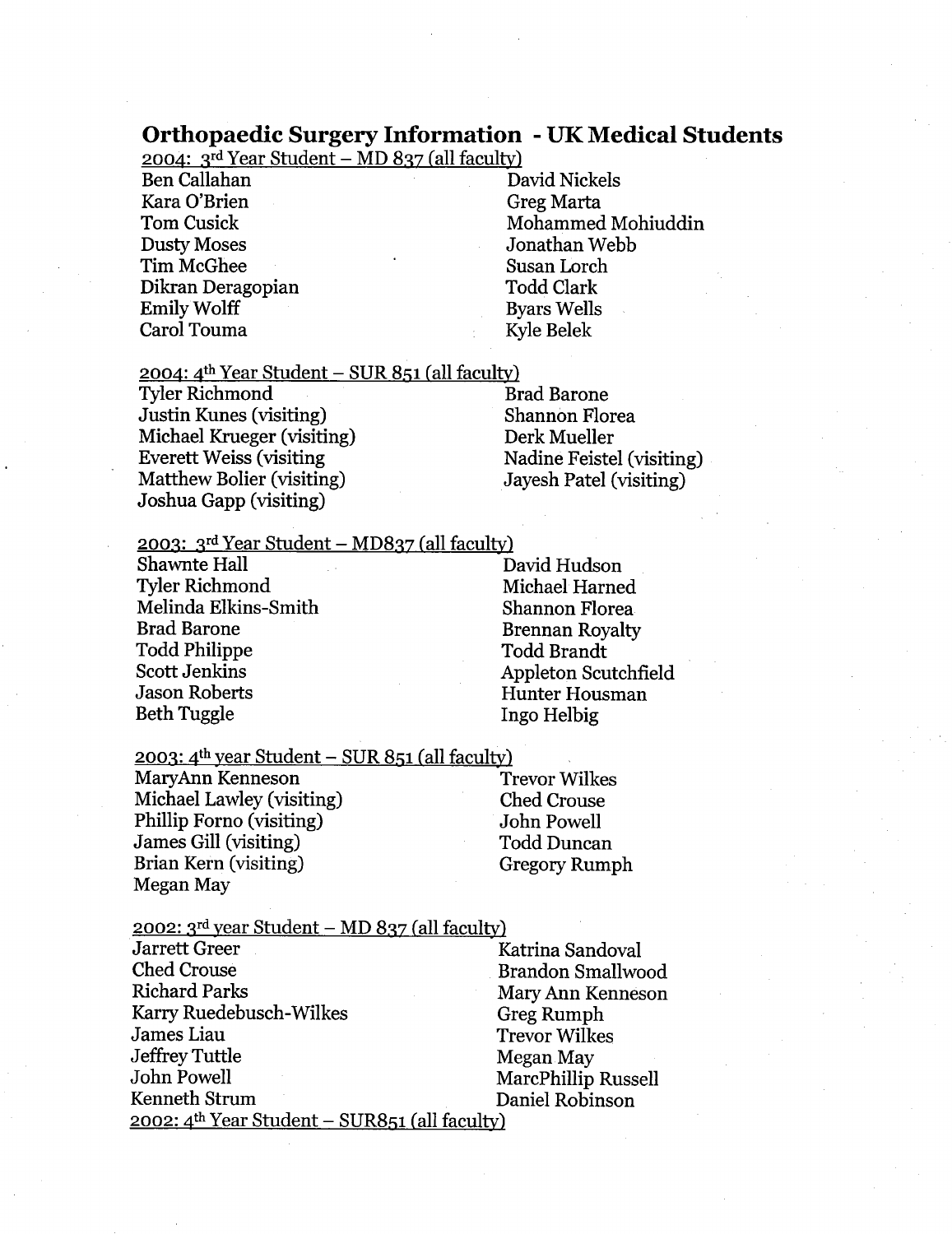Matthew Hummel Teresa Perry-Crase Lonnie Loutzenhiser(visiting) Heath Sutton Brian Fissel (visiting) Siraz Sayeed Eric Moghadamian Brad Segebarth Peter Esterhay

2001:  $3^{rd}$  Year Student – MD837 (all faculty)

Charles Herfel Michael Stany Matthew Muslin Brad Williams John Fannin Tom Huhn James Watson Brian Cromwell Heath Sutton Keith Bricking Siraz Sayeed Ivan Morrin Jack Ditty Amy Johnson Ryan Sutherland Michael Harned Todd Horn Thiru Lakshman Tom Goff Gretchen Adkins

Matthew Hummell Michael Shehata Brad Segebarth Eric Moghadamian

2001:  $4^{\text{th}}$  Year Student – SUR 851 (all faculty)

Meredith Landorf David Schneider John Franklin T.C. Lackey (visiting) Jonathan Pettit Joe Leith(visiting) Alexander Holzl (visiting) Allen Walker Keith Swanson(visiting) Hongtao Guo Steve Smith Norman McCoomer

Gregory Grau Tracey Sawyer-Nash

2000:  $3^{rd}$  Year Student – MD 837 (all faculty)

Michael Stenger Elizabeth Holt Arati Desai Jonathan Pettit Blake Brame Adam Crawford Gregory Grau Kristopher Beickman<br>Norman McCoomer Chad Street Norman McCoomer Meredith Landorf Chikezie Amadi Alison Collins Collin John Franklin Gregory Rodgers **Rodgers** William Barrett David Schneider Carl Watkins Christian Ramsey Michael Green Brett Muha Robin Hofmann Steven Ragle Matthew Wilson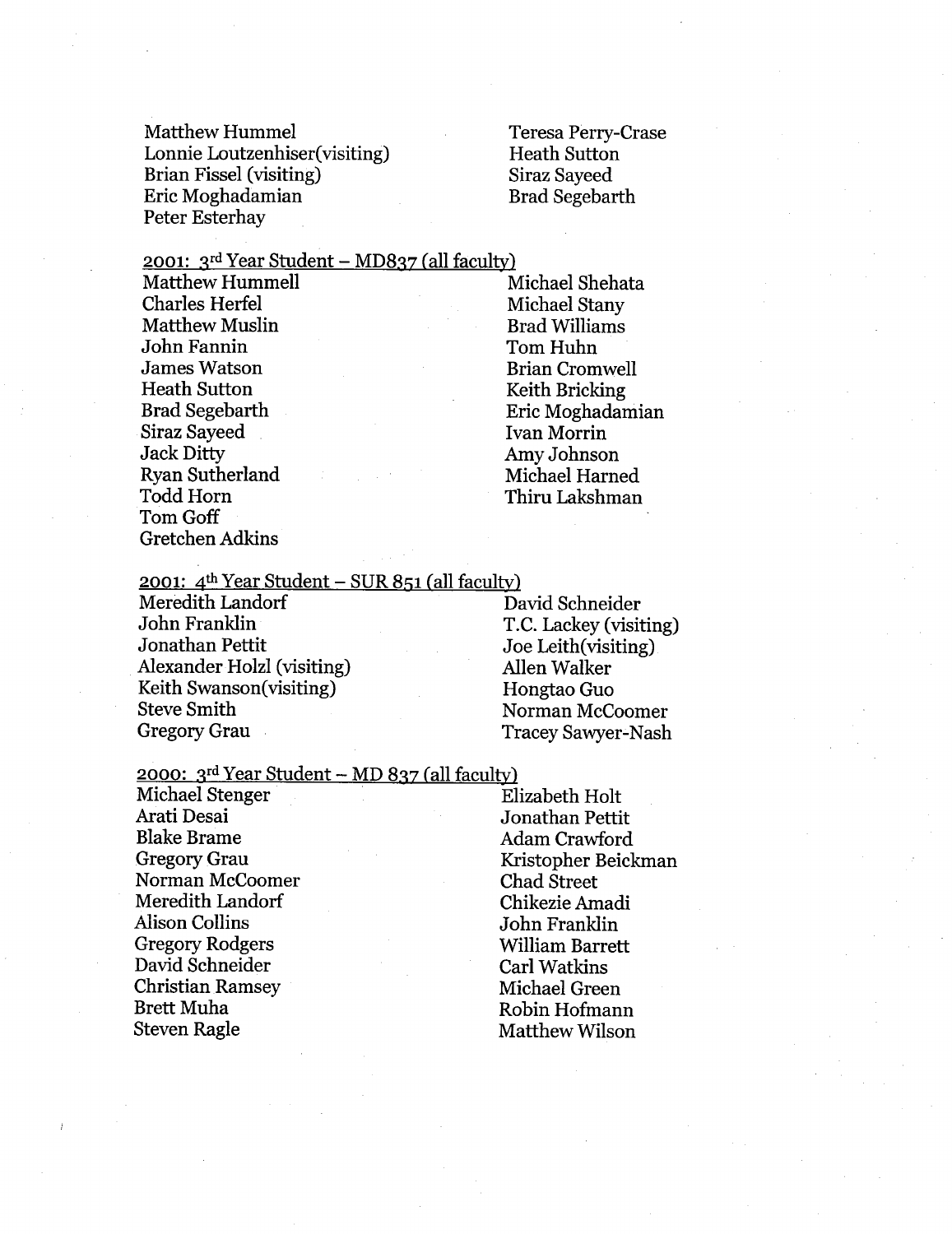### $2000$ :  $4<sup>th</sup> Year Student - SUR 851 (all faculty)$

Dan Ross Andrew Thomson Kaveh Sajadi Travis Hunt Rebecca Lile Ryan Cassidy Ginger Stone Mark Spanier Stephen Manale (visiting) Brian Wallace Paul Ellis John Wilson Keith Burberry

Danielle Dietz Jennifer Lord (visiting)

### 1999:  $3^{rd}$  Year Student – MD 837 (all faculty)

Kimey Rothman Amy Cooper Russell Gibson Larry Justice LaDonya Reed J.D. Quarles Gregory Caidwell **Travis Hunt** Brian Thomson Stephanie Dunkle-Blatter Paul Ellis Kara Schmidt Julie Segal Christopher Pund John Cole

KimberlyWurth Scott Jones Michael Cecil Brian Wallace John Sullivan Michael McClurg Rebecca Lile John Yuill Kaveh Sajadi Maya Carter Pamela Trout Anita Ailman Danielle Dietz Eugene Gamburg

### 1999:  $4<sup>th</sup> Year Student - SUR 851 (all faculty)$

Keith Hall Matt Nicholls Nicholls Melisa Mullins Clinton Wellnitz Jonathan Cotlair **Richard Davis** Richard Davis Kevin Spicer David Morrison Frank McGuire Jeffrey Schwartz

| 1998: 3rd Year Student - MD 837 (all faculty)                     |                         |
|-------------------------------------------------------------------|-------------------------|
| <b>Brian Banks</b>                                                | <b>Rick Davis</b>       |
| Katherine Kougias                                                 | Mat Nicholls            |
| Sandhya Venugopal                                                 | Jennifer Schott         |
| <b>Tjuan Overly</b>                                               | <b>Patrick Triplett</b> |
| <b>Andrew Mutiso</b>                                              | <b>Jay Drury</b>        |
| Marvin Bishop                                                     | Amanda McCane           |
| Ellen Flinchum                                                    | Anne Donovan-Tayce      |
| Harold Scott                                                      | Alicia Robinson         |
| <b>Ben Powell</b>                                                 | Jodi Schwab             |
| Connie Chan                                                       | <b>Howard Givens</b>    |
| <u> 1998: 4<sup>th</sup> Year Student – SUR 851 (all faculty)</u> |                         |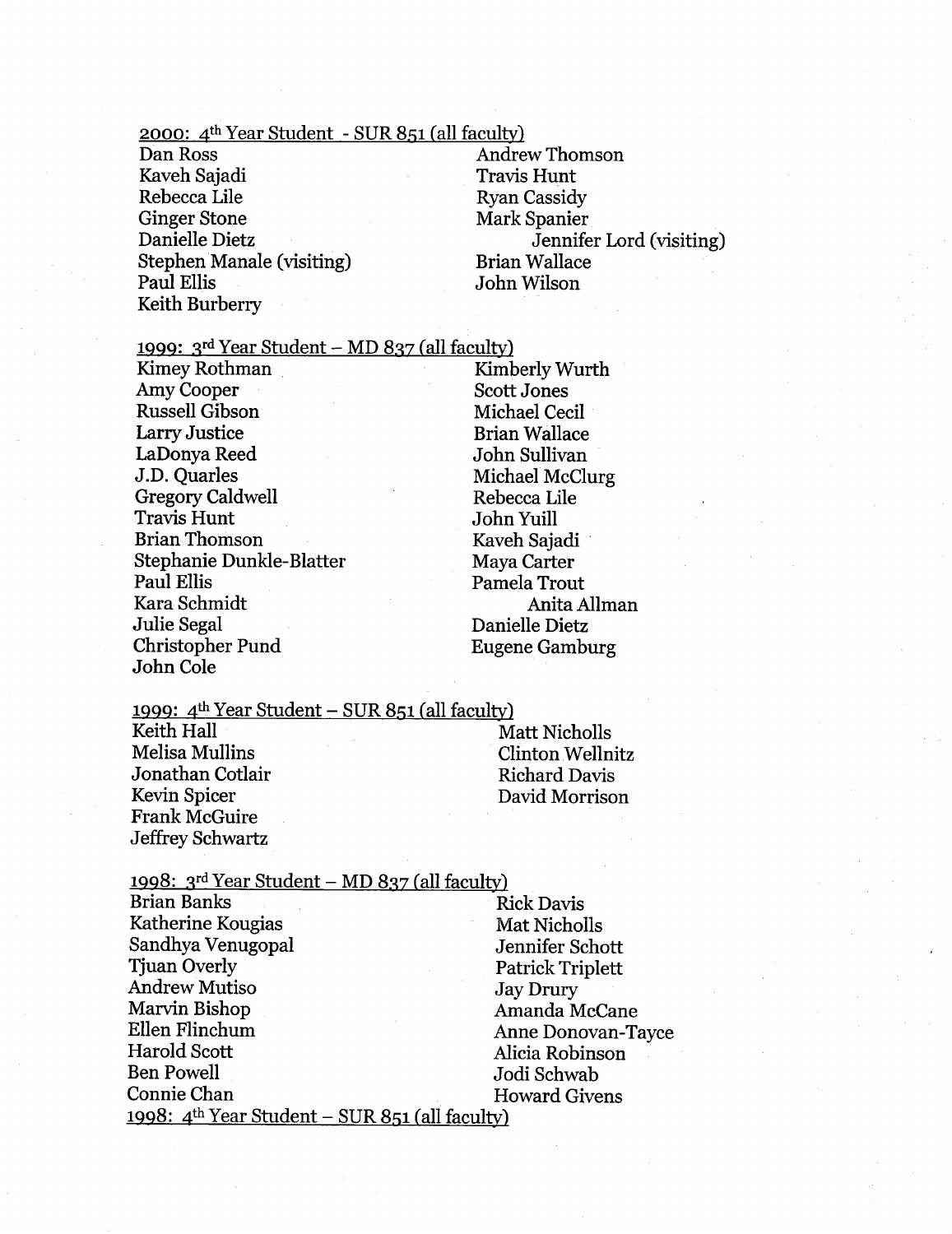Michael Rohmille Adam Smith Bernard Hein David Sower William Isbell (visiting Gil Segev (visiting Larry Lesli william Lewis Shikha Seksaria Lee Sparks

J.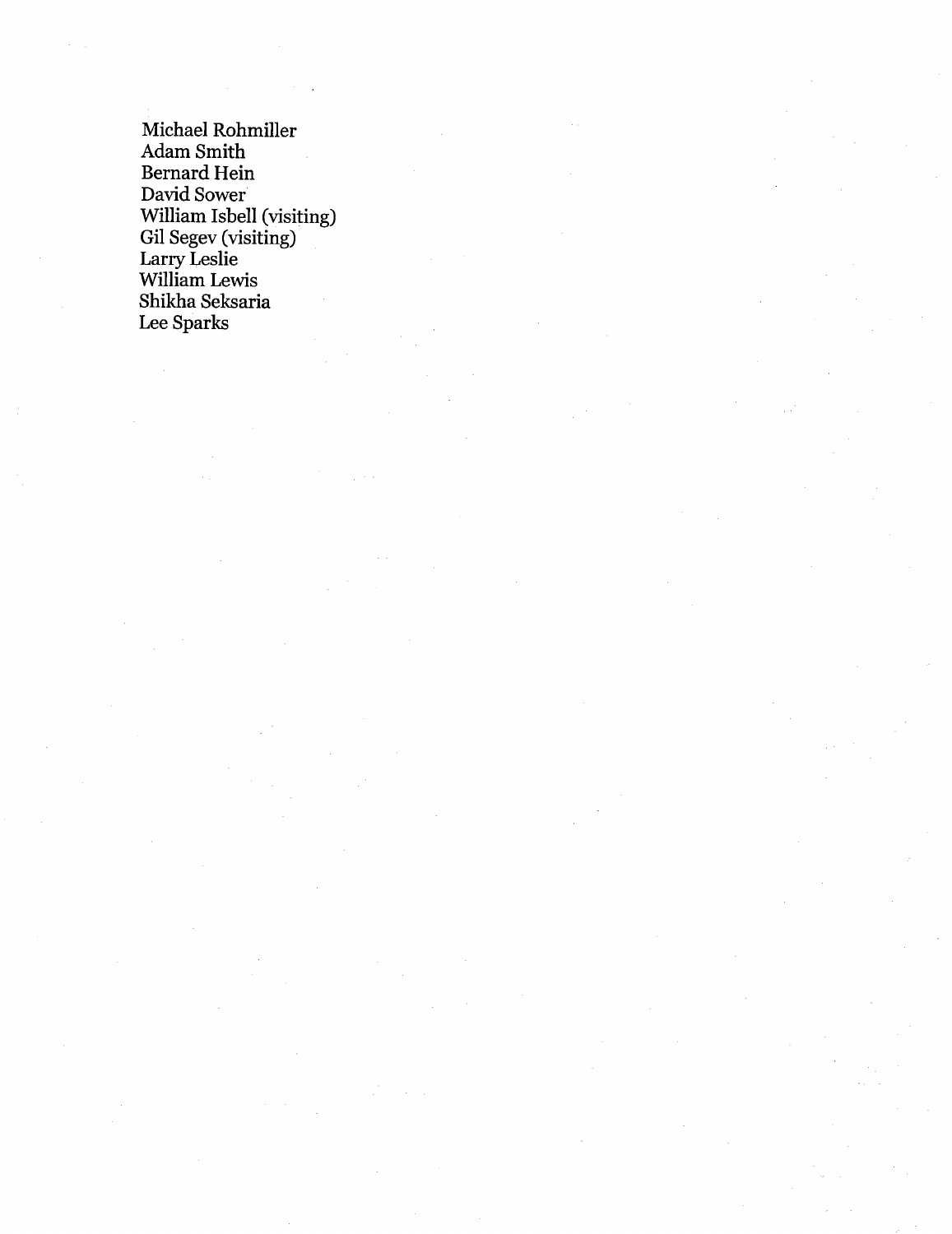### Ortho Elective info

Spring 2004: Orthopaedic Surgery Research - Rosenblum & Shaffer  $1<sup>st</sup>$  &  $2<sup>nd</sup>$  vear - no students enrolled

Fall 2003: Orthopaedic Total Joint Surgery Research - Rosenblum & Shaffer  $2^{nd}$  year only:

Compton, Kyle Donegan, Ryan Hay, Jennifer Sachleben, Brant

Fall 2002: Orthopaedic Total Joint Surgery Research - Lawrence, Rosenblum & Shaffer  $2<sup>nd</sup>$  year only - no students enrolled

Spring 2002: Orthopaedic Total Joint Surgery Research - Hartford  $1^{st}$  &  $2^{nd}$  year:

Belek, Kyle  $(1<sup>st</sup>$  year)

Fall 2001: Orthopaedic Total Joint Surgery Research - Hartford  $2<sup>nd</sup>$  year only:

Harned, Michael

Spring 2001: Orthopaedic Total Joint Surgery Research - Hartford  $1^{st}$  &  $2^{nd}$  year:

Wilkes, Trevor (2<sup>nd</sup> year) Harned, Michael  $(1<sup>st</sup>$  year)

Roberts, Jason  $(1<sup>st</sup>$  year) Royalty, Brennan  $(1<sup>st</sup>$  year)

Fall 2000: Orthopaedic Total Joint Surgery Research - Hartford

 $2^{nd}$  vear only:

Crouse, Charles Powell, John

Spring 2000: Orthopaedic Total Joint Surgery Research - Hartford \*

 $1<sup>st</sup>$  &  $2<sup>nd</sup>$  year: Price, Seth

> Rumph, Gregory Samaan, Rodney

Fall 1999: Orthopaedic Total Joint Surgery Research - Hartford \*

 $2^{nd}$  year only:

Herfel, Charles Moghadamian, Eric Segebarth, Paul

Spring 1999: Orthopaedic Total Joint Surgery Research - Hartford \*  $1<sup>st</sup>$  &  $2<sup>nd</sup>$  year: no students enrolled

Fall 1998: Orthopaedic Total Joint Surgery Research - Hartford  $*$ 2<sup>nd</sup> year only: no students enrolled

\*For these semester and previous the records do not clarify whether the 2<sup>nd</sup> year students took the elective during fall or spring as both used the same course number.